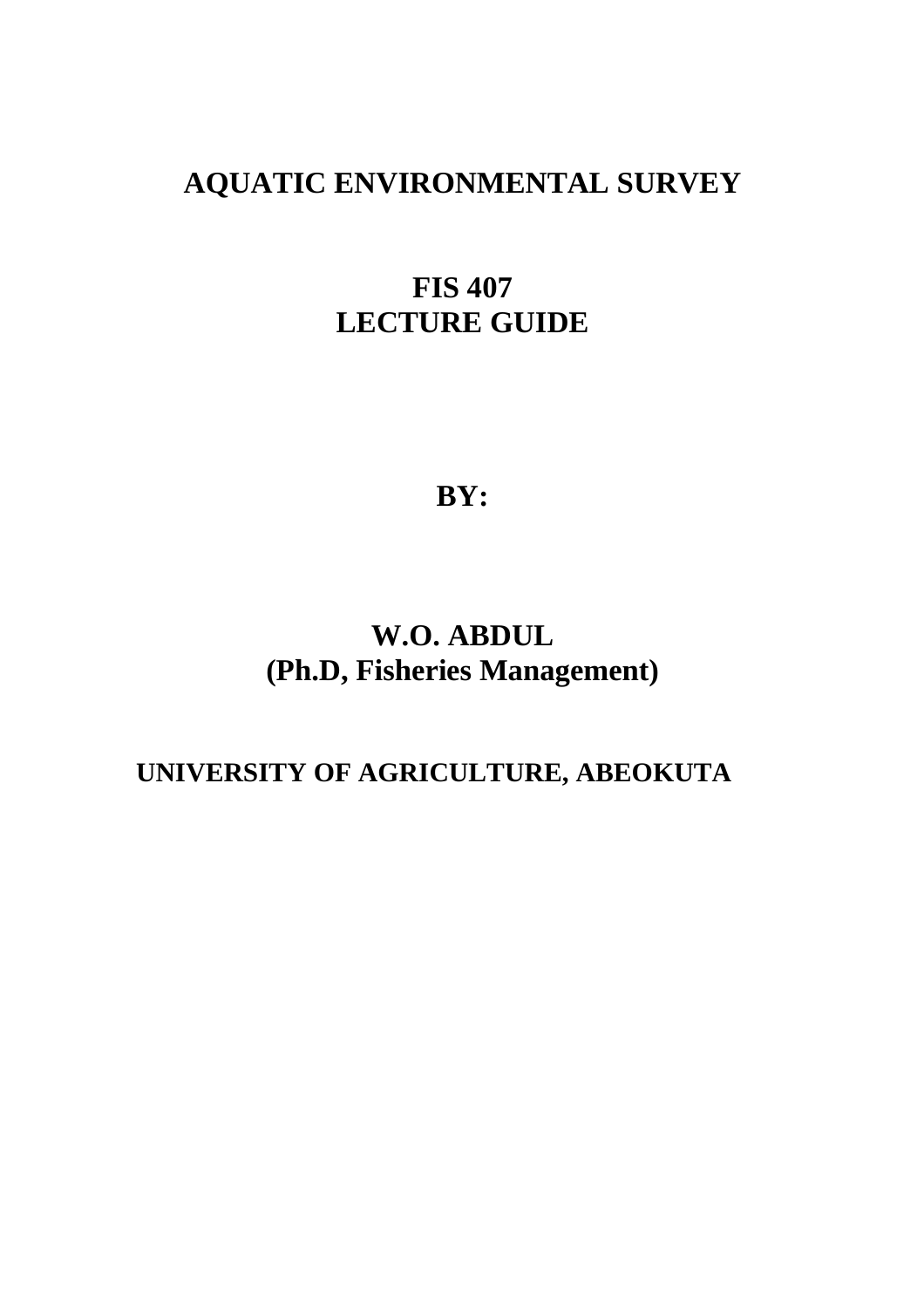## **LEVELLING**

This deals with the determination of the relative heights of points on the earth's surface. The process of this determination is either direct or indirect. A direct measurement is one taken up or down from one point to another which may be made by spirit level, water level, and brick layer's level or indirect measurement made depression from one point to the other.

Data from levelling operations are used to prepare topographical plans and map. These drawings show the main physical features on the ground, such as rivers, lakes, roads,etc as well as the changes in elevation between land forms such as valleys and hills( called vertical reliefs).Plans are usually large-scale (e.g. 1cm for 100m) drawings; maps are small-scale (e.g. 1cm for 200m) drawings. A plan shows information on farm features such as dikes, ponds, drainage canals or outlets structures. Topographical map shows the fish farm site. These are very important in fish farm construction. They help guide in choosing a site, planning the fish farm, and designing the structures that are needed for the farm. They also guide in the layout, so that one can follow the plan that has been made for the fish farm, and build the structures on it correctly.

## **SOME TERMS USED IN LEVELLING OPERATIONS**

- **1.** Bench mark (BM): it is a fixed point on the earth's surface whose level above ordance datum is known.
- **2.** Ordnance Datum (OD): it is the mean sea level to which all other levels are related.
- **3.** Back sight (BS): is the first sight taken after the level has been set up. A sight taken to a point whose height is known or can be calculated.
- **4.** Foresight (FS): The last sight taken. A sight taken to a point whose height is required to carry on the line of level.
- **5.** Intermediate Sight (IS): it is any other sight taken.
- **6.** Reduced Level (RL): calculated level of a point above or below the datum.
- **7.** Height of Instrument (HI): The height of the line of collimation above the datum.
- **8.** Line of Collimation (LM): It is an imaginary horizontal line drawn between two points.
- **9.** Rise and fall: The difference is height or is level between two is referred to as a rise or fall.
- **10.** Change Point (CP): the point at which both a foresight and then a back sight are taken.

#### **LEVELING INSTRUMENT**S

These include:

- . A Level e.g. theodolite, transit dumpy level(automatic level),e.t.c.
- . A staff

. Devices for angle measurements e.g. graphometer, magnetic compass, prismatic compass, orientation compass

- . Chain or tape
- . Pegs, arrows and ranging poles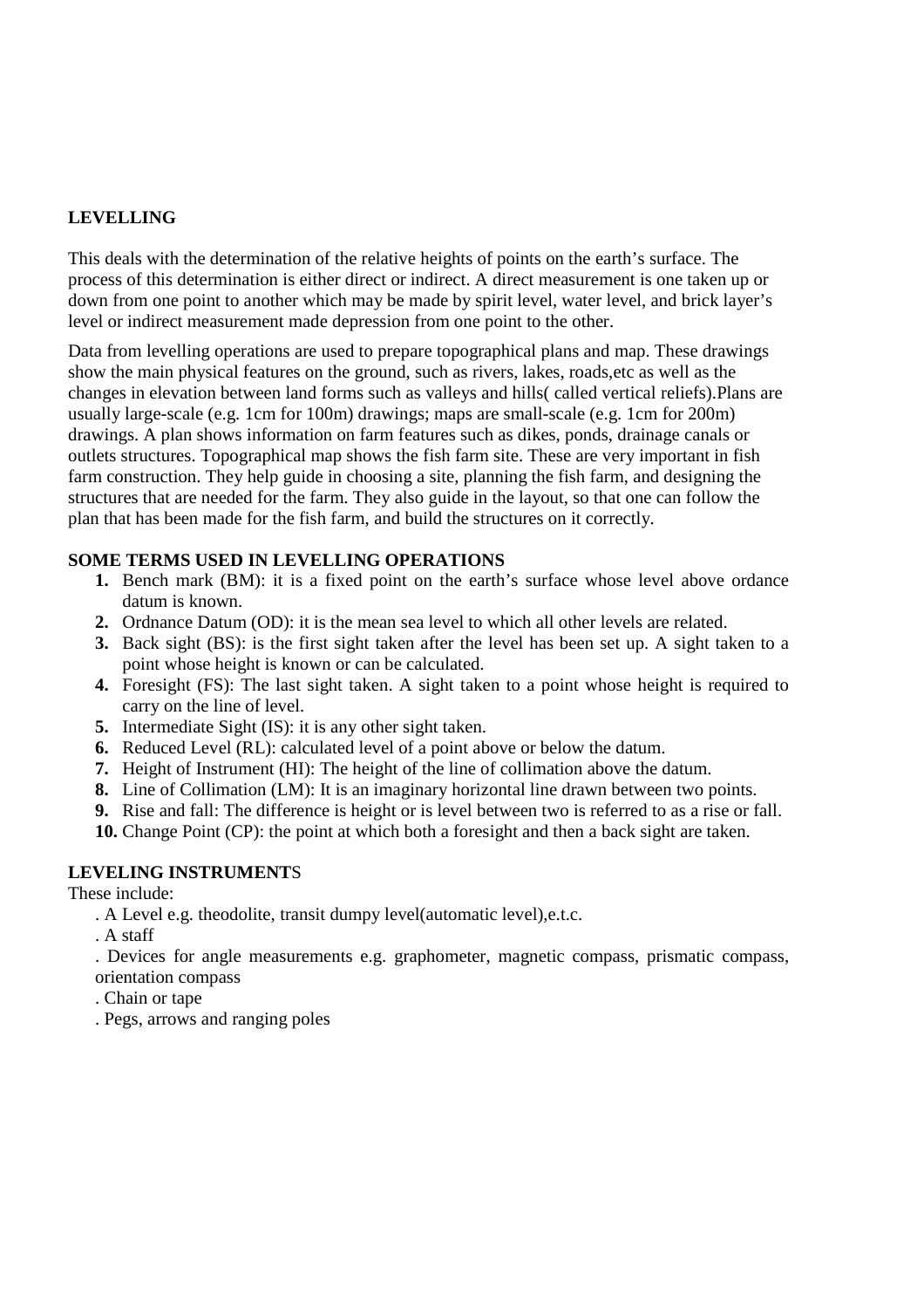#### **TACHEOMETRY**

This is the operation of measuring distances by means of stadia hairs. Measuring the distances using stadia hairs involves setting the instruments at one end of the line being measured and a leveling staff is held vertically at the other end. The points where the stadia hairs cut the staff are read. The difference between the readings is the staff intercept, S. Assuming H is the horizontal distance between the instrument and staff, then

$$
H = KS + (f + C)
$$

Where  $K = constant$  multiplier

 $(f + c)$  = additive constant

Note that  $K = f/i$ 

Where  $f = focal$  length of the objective lens.

i= interval between stadia hairs

The equation above is applied to external focusing telescope, but when an anallactic lens is fitted is the telescope to bring the focal point on the vertical axis and therefore remove the need for additive constant.

$$
H = KS
$$

But when the ends of the line being measured are on different levels such that the telescope has to be elevated of depressed through an angle of  $\theta^0$ , the formulae above changes to:

$$
H = KS
$$
  $\cos^2\theta$ 

`and reduced level:

$$
V = KS \cos \Theta \sin \Theta + HI - H
$$

 $HI = height of instrument$ 

 $h =$  staff reading

Occasionally, if  $\theta$  exceeds 45<sup>0</sup>, it is better to tilt the staff so that it is perpendicular to the line of sight. Short sight is therefore attached to the staff to enable this to be done accurately. The method is called normal staffing then the formulae becomes:

## $H = KS \textbf{Cos} \theta + h \sin \theta$

#### $V = KS \sin \theta + HI$  — h cos  $\theta$

#### **TYPES OF LEVELLING**

- 1. Continuous leveling
- 2. Reciprocal leveling

## **METHODS USED IN CONTINUOUS LEVELLING**

- Collimation method or height of instrument
- Rise and fall method.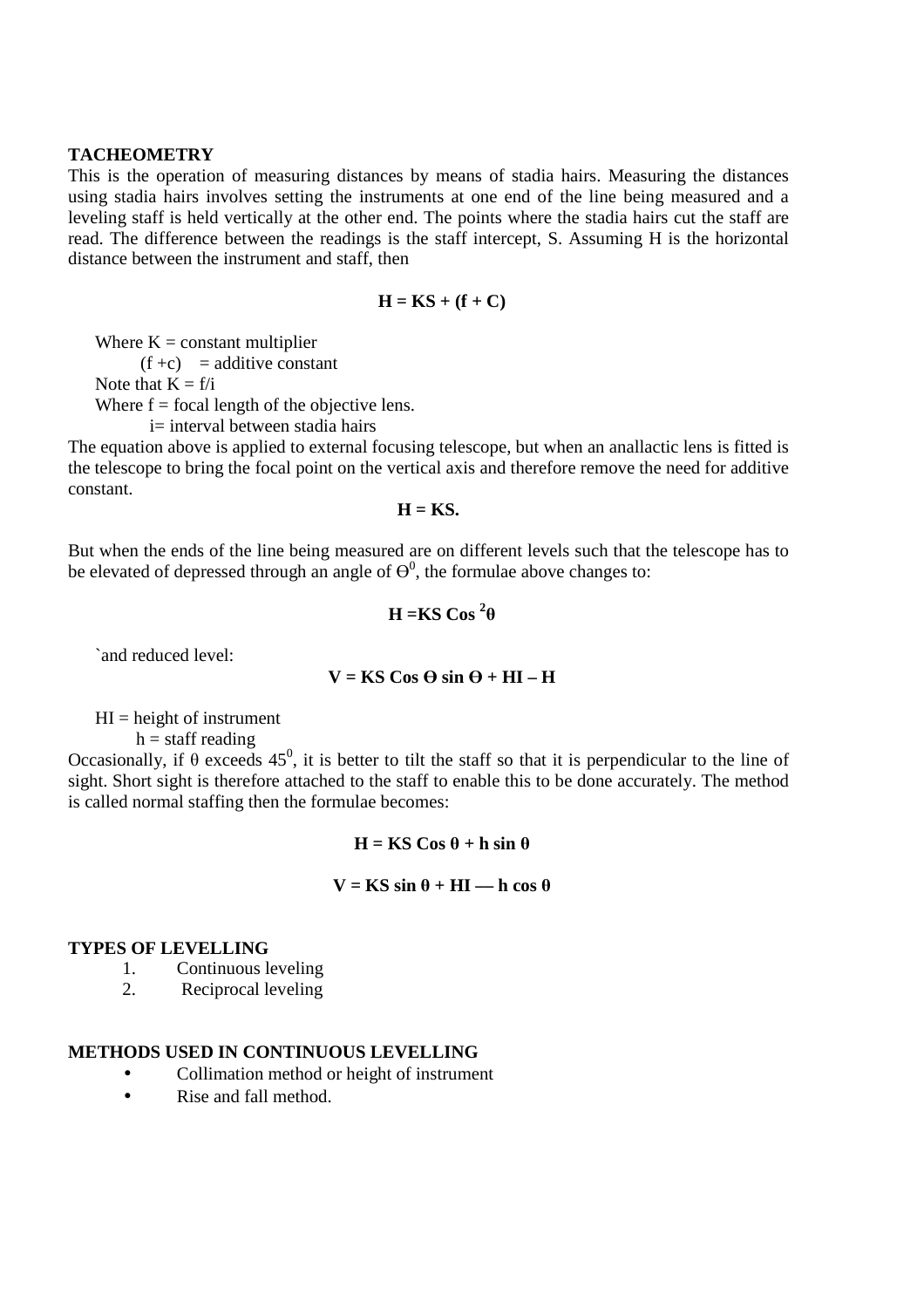In collimation method height of instrument

$$
HI = BS + RL
$$

$$
RL = HI - FS
$$

And reduced level

At the end computation, the difference of the sum of BS and FS must be equal to the difference of first RL and last RL data recorded. Meanwhile in Rise and Fall method, a rise will occur when the staff reading is less than the reading on the proceeding station. The data recorded are also checked for correctness as above, but this time, rise and fall are used instead of BS and FS.

## **TRAVERSE DURING LEVELLING:**

## **Definition:**

A traverse is a continuous frame work of line connecting a number of points, the lengths of the lines and their angular relationship to each other being measured. The lines are known as legs and the points as stations.

## **USE**

Traverse surveys are used where site conditions make the chain triangulation method impossible e.g where the survey is of as large area and details are not required.

## **TYPES**:

- 1) Closed traverse when the frame work form a closed figure (or when the traverse connects two stations whose position are known). This type of traverse is used for surveying lakes or other areas across which known check line can be run. Such traverse is easily checked, as the survey starts and finishes at the fixed points.
- 2) Open traverse a traverse whose starting and finishing stations do not coined or are not both fixed or known points. This type of traverse is used to survey rivers e.t.c. To enable the work to be checked, sights are taken on to some reference objects, such as well defined landmarks

Note:

| a) Chain               | traverse |            |
|------------------------|----------|------------|
| b) Compass traverse    |          | $\sqrt{ }$ |
| c) Theodolite traverse |          | $\sqrt{ }$ |

**Terms**:

- a) Bearing the term bearing refers to the angle between the line and the north -south line or median.
- b) Whole circle bearing the bearing from north to the leg is measured in a clockwise direction and the angle from the north line right round to the leg is know as a whole – circle bearing ( as W.C.B)